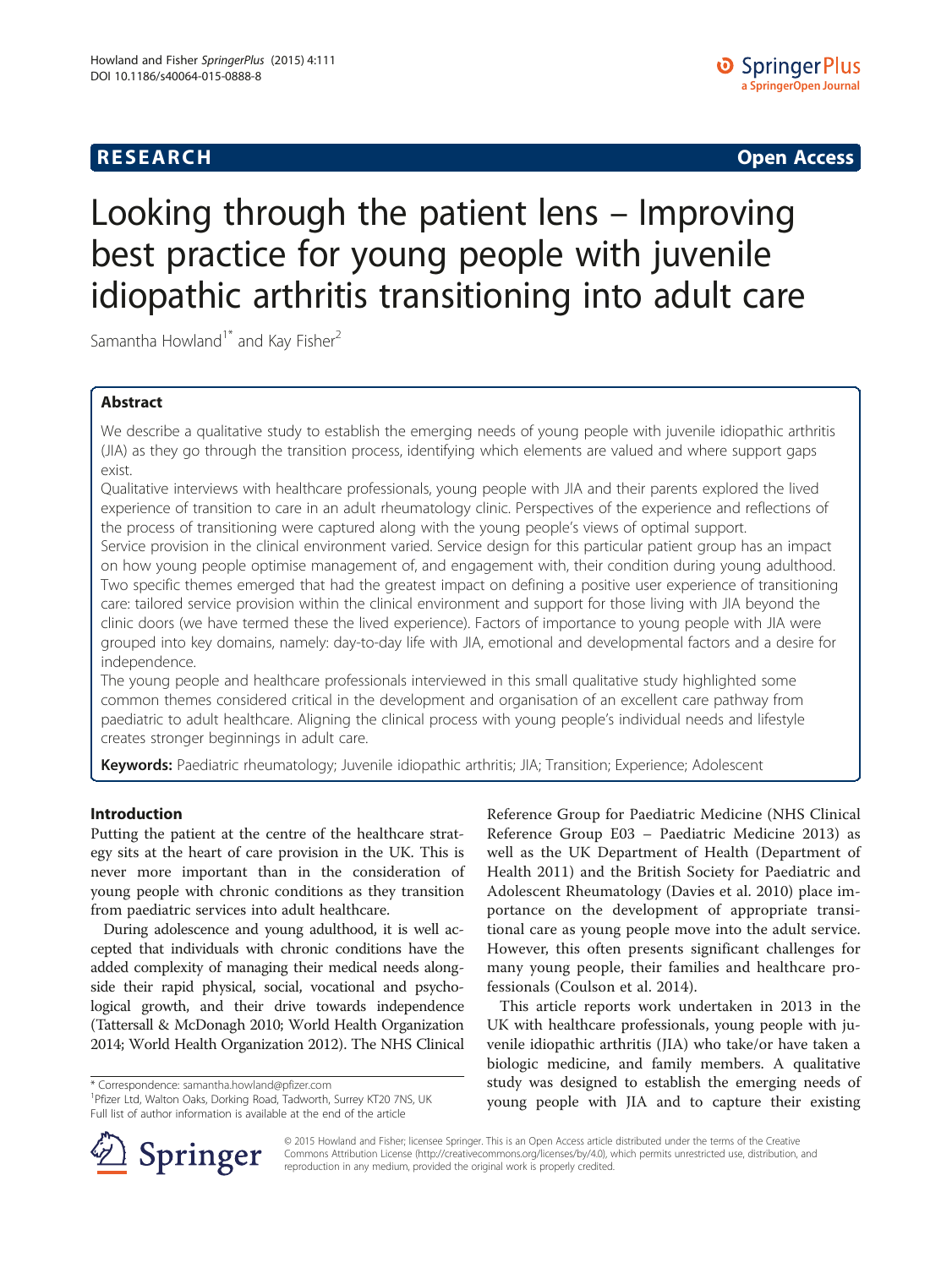experience in order to understand which components of healthcare they truly value, and why.

# Methods

Two rheumatologists (one adult and one paediatric), four specialist nurses and a physiotherapist who work with adolescents, plus six young people with JIA (aged 16–18 years), and five parents were interviewed in this study. Young people were interviewed individually, and in five of the six cases we went on to conduct paired interviews with the parent/carer present. At the time of the interviews the young people was in various stages of their transitional care into adult rheumatology. This was designed to gain real time insights around their immediate needs.

The interviews used a qualitative technique (interpretive phenomenonological analysis) (Smith et al. [2009](#page-4-0)) rooted in exploring the 'lived experience' of the young person and those around them. The sample sizes, although small, were sufficient to build themes of needs, which represent the entire sample. The interviews were recorded and analysed for common themes.

All of the interviews were conducted in the young people's homes rather than a clinical setting, which enabled closer observation of the impact of JIA on their lives. Interviews lasted approximately 60 minutes. Young people were given time to discuss what mattered to them, which enabled us to review the findings using patient-based phenomena. Participants were selected based on access to a variety of transitional care models so that we could assess the value of each to the overall experience of care.

Young people's perspectives on their experience and their changing support needs were captured, along with their view of optimal support. Insights were gained into aspects of living with JIA as a teenager and linked to areas of demand on the healthcare system generally, and during the transition process specifically.

# Results

The young people in this study had all experienced different models of care and our interpretation of these models will be discussed later.

Feedback from the interviews identified key insights, from both the young person and professional perspective, about aspects of transitional care. Interviews with young people with and without a parent provided additional insight into the dynamics of the familial relationships in these cases.

Two specific themes emerged, which healthcare professionals and young people told us have the greatest impact on defining a positive patient experience:

Service provision within the clinical environment

Life with JIA outside of the clinical environment.

# Service provision within the clinical environment

Bearing in mind the continuing requirement of care for individuals with JIA moving into adulthood, some key inflection points were identified in the user experience, where variables might affect engagement of young people with their condition, and may therefore influence outcomes. In particular, our respondents recognised the benefits of the following:

# Familiarisation

Young people who had been given an opportunity for familiarisation with the adult clinic felt less apprehensive and more comfortable about the transition process. Examples of familiarisation included a visit to the adult clinic with a nurse and an opportunity to meet with the consultant who would be conducting their first adult consultation. Whilst young people recognise the need to become more independent around their disease management, they are better able to focus on their disease needs at clinic if their anxieties around new people and a new place are reduced.

# Access to specialist nurses

Not all clinics provide access to an appointment with a specialist nurse adjacent to the first appointment at the adult clinic. Where this is designed into the service, young people have a more immediate connection, and feel more secure in their ability to self-manage, knowing they have support on hand.

# Benchmarking patient knowledge

Young people vary in their knowledge and understanding of their disease and its optimum management. Some have relied on parents or carers for this; some have taken a more active interest in their treatment plan. Participants had often developed a working partnership with their paediatric consultant over time and had made adjustments to treatment plans, giving them a sense of control over their disease and their lives. It is important to young people that their knowledge and understanding is clarified and documented as they move into adult care. Where this benchmarking was built into the transition process, they felt better understood, and it gave them an opportunity to build knowledge about their treatment and the benefits of its management.

The different 'transition' strategies in the centres involved could be broadly grouped into three types of service, as illustrated in Figure [1.](#page-2-0) Unless there were geographical difficulties, young people preferred the care model that provided opportunities for familiarisation with both the healthcare team and adult clinic itself. They also benefited from more clarity around the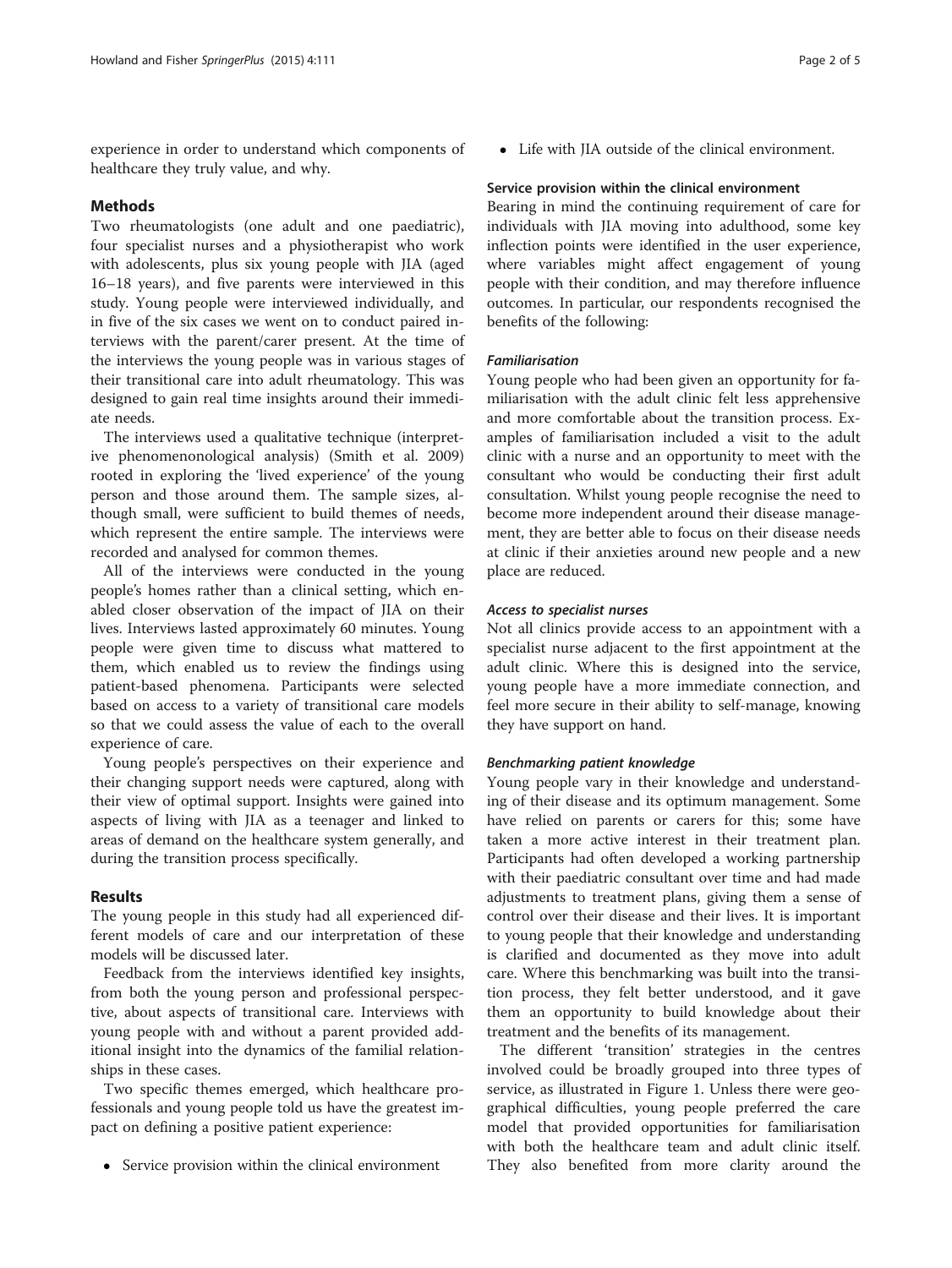<span id="page-2-0"></span>

transition process; none of the young people we spoke to was completely clear on some of the key facts, such as who they could expect to see; when they could expect to see them; how long the process would take; the type, duration and frequency of consultations they would be attending during the process and beyond; and when the transition process would be complete.

Whilst most young people transfer into adult care around the age of 16 years, this varies depending on the centre and the individual's social situation, personality and history of engagement with treatment. Successful transition requires engagement with all aspects of a young person's history and current status.

All of the individuals we spoke to in this study reported gaps in the continuum of care, not in terms of clinical management of the condition, but in terms of their changing needs as young adults. Thus the 'patient-oriented care' model shown in Figure 1 was more likely to capture issues specific to young people which, if not addressed, could impact their disease management going forward. Most clinicians interviewed in the study recognised that this 'patient-oriented care' model would better serve the needs of young people and would also impact on outcomes, concordance and engagement.

#### The Lived experience for young people in transitional care

The importance of the clinical team engaging with, and understanding, the lives of young people is critical during the transition process. This provides clinicians and young people with the opportunity to establish a healthy approach to managing the condition day to day, but also to manage flare-ups of JIA, which lead to an additional

burden both on the hospital resources, and the patient. The transition period often coincides with one of the most stressful period of a young person's life to date; they are faced with new situations and lifestyle changes within which their JIA needs to be accommodated. If their clinical team is also changing due to their physiological development into adulthood, this leaves a huge vacuum of support, and a lost opportunity to put these young people in control.

During our interviews with young people it became clear that their main concerns were not with their clinical outcomes per se, but the degree to which they could successfully manage their daily lives. Clearly the two (clinical outcomes and patient-reported outcomes) are linked, but we observed clear opportunities for this link to be strengthened to the benefit of both patient and clinician. Support needs in transition are demonstrably different from those of patients in paediatric care, and those who are established in adult care.

The perspective of the young people and parents and their areas of focus differed to those of the healthcare professionals that we interviewed. Descriptions and perceptions of good support from young people and families focused on 'accommodating' JIA into their lives, the changing paradigm of growing independence and the need for support as required. For healthcare professionals, emphasis was placed on clinical outcomes, concordance with prescribed regimens and appointment attendance. This came clearly into focus when we reviewed the issues articulated by patients as the things that mattered most to them. The examples in Table [1](#page-3-0) represent themes that emerged during the interviews, which are representative of the whole sample.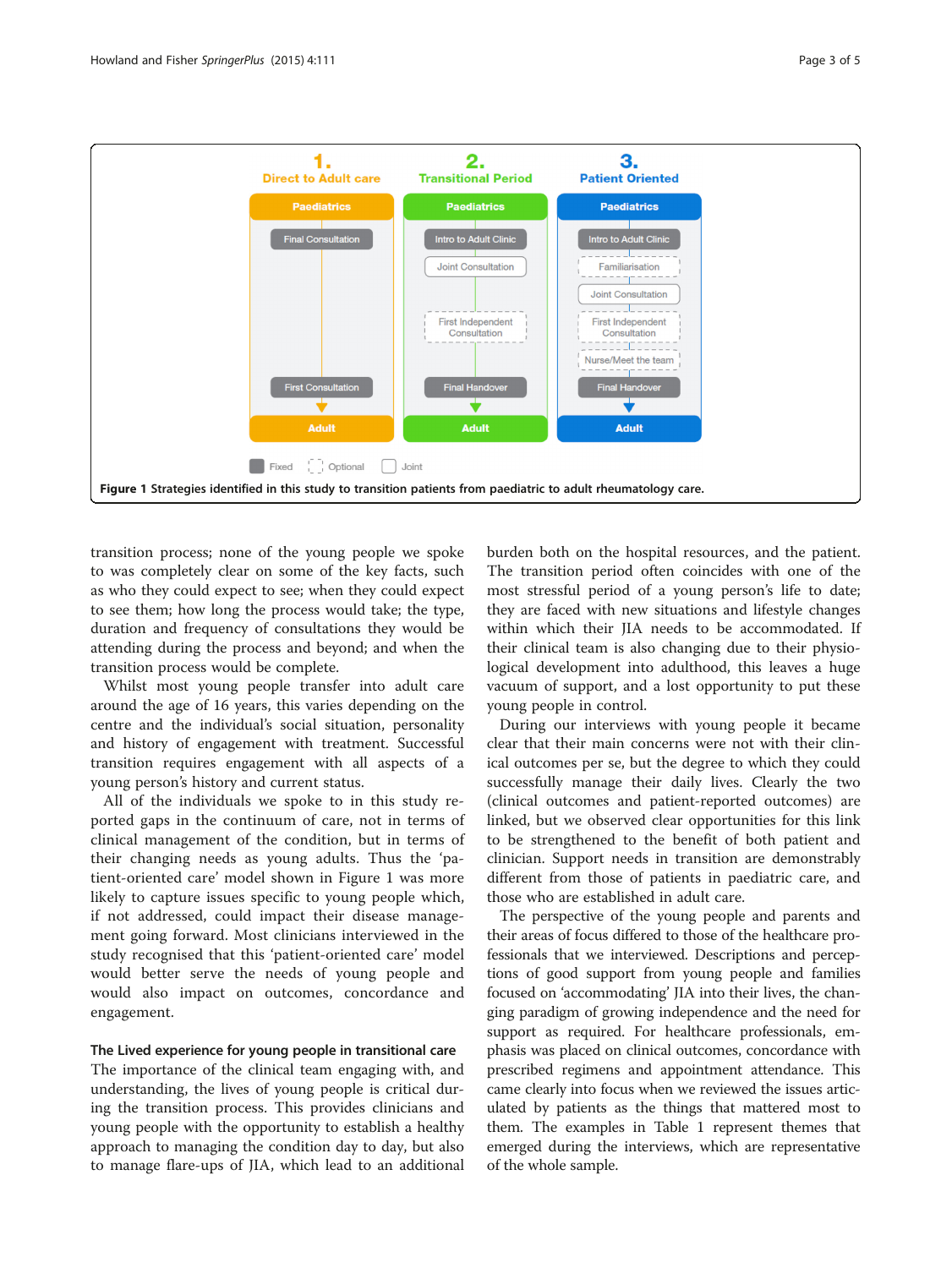#### <span id="page-3-0"></span>Table 1 Factors of importance to patients (a summation of patient perspectives)

| Day-to-day life with JIA                      | I want to find the right balance of treatment<br>that fits in with my life                                                                     |
|-----------------------------------------------|------------------------------------------------------------------------------------------------------------------------------------------------|
|                                               | I want to be able to manage my new<br>responsibilities such as a new job                                                                       |
|                                               | I want to be able to deal with the physical<br>limitations my condition places on me, such<br>as carrying books                                |
|                                               | I want to be in control of my condition whilst<br>at university                                                                                |
| <b>Emotional and</b><br>developmental factors | I need to find the right language for me<br>when discussing my condition with my<br>boyfriend/ girlfriend/ friends                             |
|                                               | I am concerned about flare-ups during the<br>summer when my body is on show                                                                    |
|                                               | I need coping mechanisms to be able to keep<br>up with my friends and our social lives                                                         |
| Seeking independence                          | I want to put everything in place to facilitate<br>my travelling plans                                                                         |
|                                               | I want to be able to manage without my<br>parents                                                                                              |
|                                               | I want to prove to my parents that I can<br>manage my condition successfully                                                                   |
|                                               | I want a portfolio of options to be able to<br>manage pain or flares when this occurs, each<br>one to be used depending on my<br>circumstances |

# **Discussion**

The young people and healthcare professionals in this small qualitative study highlighted some common themes that they considered critical in the development and organisation of an excellent transitional care pathway. The themes are similar to those previously identified in other research in transitional care in chronic conditions (Crowley et al. [2011;](#page-4-0) Hilderson et al. [2010](#page-4-0)). It seems there are opportunities for change in delivering patient-centric care for young people with JIA. We have summarised the suggestions from the interviews into two categories: (a) service design and (b) young person engagement.

#### Service design

Young people with JIA seek an appreciation of how their care and clinic visits will be different when they transition into adult rheumatology centres (Tattersall [2012](#page-4-0)). Regardless of the approach adopted for managing transition, explanations of what to expect, and from which healthcare providers, give young people confidence that the new centre will meet their individual needs.

Visits to the adult clinic and a chance to meet their new healthcare team prior to their first appointment enable young people to take ownership of the transition process by increasing familiarity with the new clinic. As with transition services in other areas of medicine, access to care, frequency and duration of appointments

may be notably different in adult care compared with paediatric services (Lugasi et al. [2011\)](#page-4-0). A number of topics were raised (such as fitting appointments around college timetables) that have led us to believe that flexibility is crucial during transition. The nature of the consultation with young people needs a different focus to other adults in clinic and hence requires careful consideration and planning.

The importance of access to specialist nurses was raised in all of our interviews. Whilst the young people interviewed were all receiving biologic therapies, this need was driven from a holistic care point of view rather than reference to any specific therapy.

#### Young Person engagement

Interviewees raised concern about their limited assertiveness in asking their new clinical team for clarification or in raising other issues. Familiarisation with staff from the start, and provision of accessible information around key clinical terms and clinical team members was more likely to break down these barriers and encourage young people to come forward.

Transition also provides clinicians with an opportunity to re-engage young people, and thus put them in control of managing their condition and potentially optimise outcomes. Early appointments with transitioning patients provide clinicians with an opportunity not only to assess a young person's condition, but also to assess their understanding of their condition, level of engagement in their healthcare, and their goals, objectives and psychosocial health. These findings corroborate with other work from the UK reporting focused group discussions and questionnaire based research with young people with JIA (Shaw et al. [2004;](#page-4-0) Shaw et al. [2007\)](#page-4-0). 'Life factors' such as family and social situations should not be underestimated.

The young people in this study emphasised the importance of making their healthcare 'fit in' with their daily lives. People of this age are likely to engage with their treatment to a greater extent if the conversations with healthcare professionals are focused on the 'here and now' rather than their specific disease parameters and the exchange of clinical facts. The alignment of activities in and out of clinic is crucial to optimise a young person's lived experience during transition into adult care.

To encourage ownership and engagement in health management beyond the clinic doors, we suggest particular attention be paid to exploring with young people where day-to-day healthcare (such as physiotherapy and medicines) fits into their life plan.

In summary, our study has enabled us to offer a perspective about what 'success' looks like for individuals who are in transitional care and who are managing their JIA condition into their young adult lives. The context